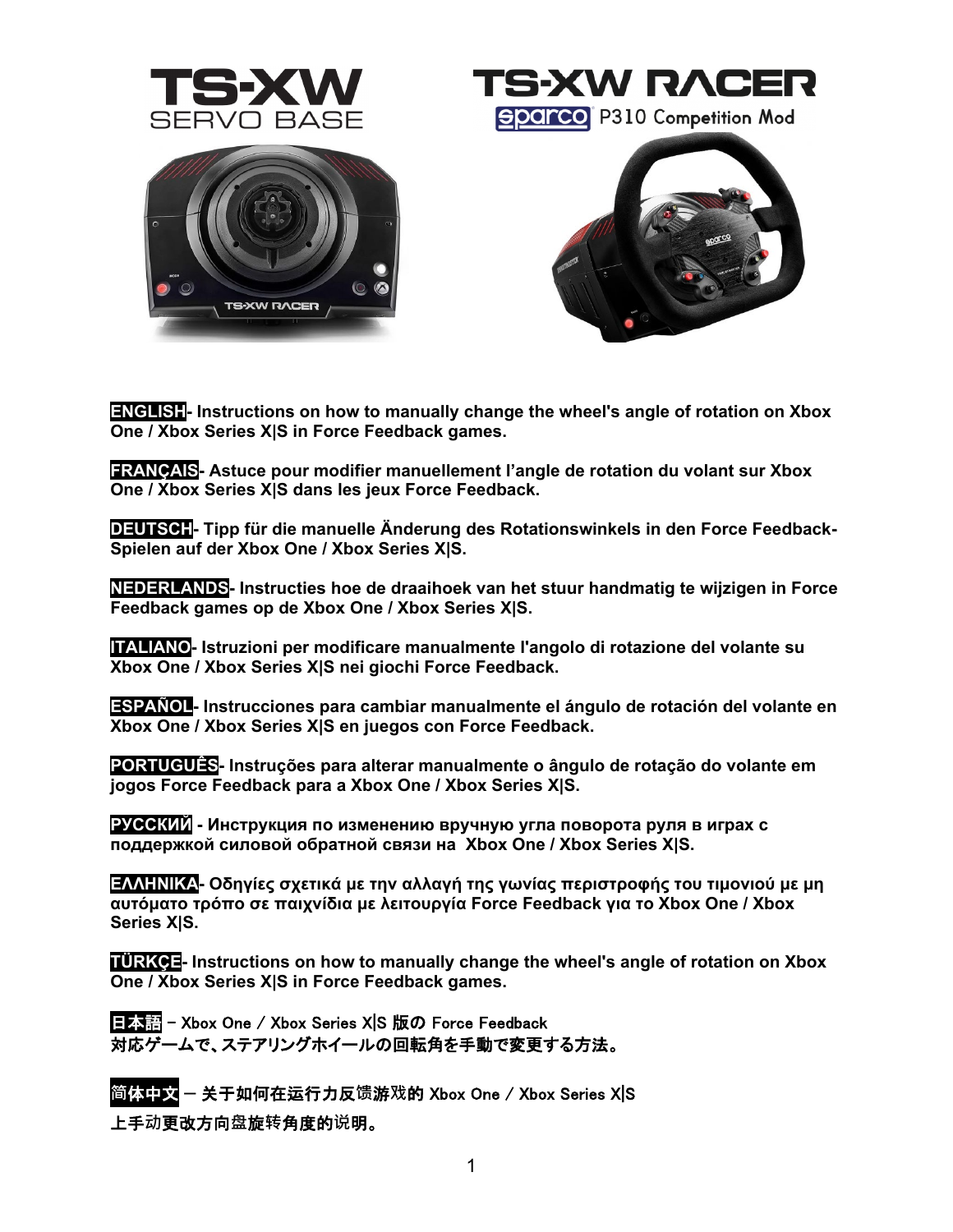### <span id="page-1-0"></span>**ENGLISH- Instructions on how to manually change the wheel's angle of rotation on Xbox One / Xbox Series X|S in Force Feedback games.**

The TS-XW racing wheel and the relevant SDK (Software Development Kit) are issued to major Xbox One / Xbox Series X|S game development studios to ensure full compatibility with forthcoming releases.

The TS-XW SDK enables Xbox One / Xbox Series X|S game development teams to configure and manage Force Feedback effects.

The SDK includes the ability to adjust the wheel's angle of rotation from 40 to 1080°. Individual development teams are therefore able to adjust and define wheel rotation angles according to their own preferences.

The wheel automatically adjusts to choices made by development teams.

However, it is also possible to manually change the angle of rotation selected by default.

To do so, simultaneously press (and release):

• "D-Pad Right" + "MODE button" to **increase** the angle of rotation by one step



• "D-Pad Left" + "MODE button" to **decrease** the angle of rotation by one step



| 5 possible settings |                        |
|---------------------|------------------------|
| <b>ANGLE OF</b>     |                        |
| <b>ROTATION</b>     | <b>LED status</b>      |
| selected            |                        |
| $270^\circ$         | <b>Flashes 1 time</b>  |
| $360^\circ$         | <b>Flashes 2 times</b> |
| 540°                | <b>Flashes 3 times</b> |
| $900^\circ$         | <b>Flashes 4 times</b> |
| 1080°               | <b>Flashes 5 times</b> |
| $270^\circ$         | <b>Flashes 1 time</b>  |
| Etc.                | Etc.                   |

Notes:

- Changing the angle of rotation manually does not permanently save the change = you must repeat the procedure each time the game restarts.
- This tip will not function properly in some games which adjust or modify the angle of rotation at startup or at the restart of each race, according to the type of car being used.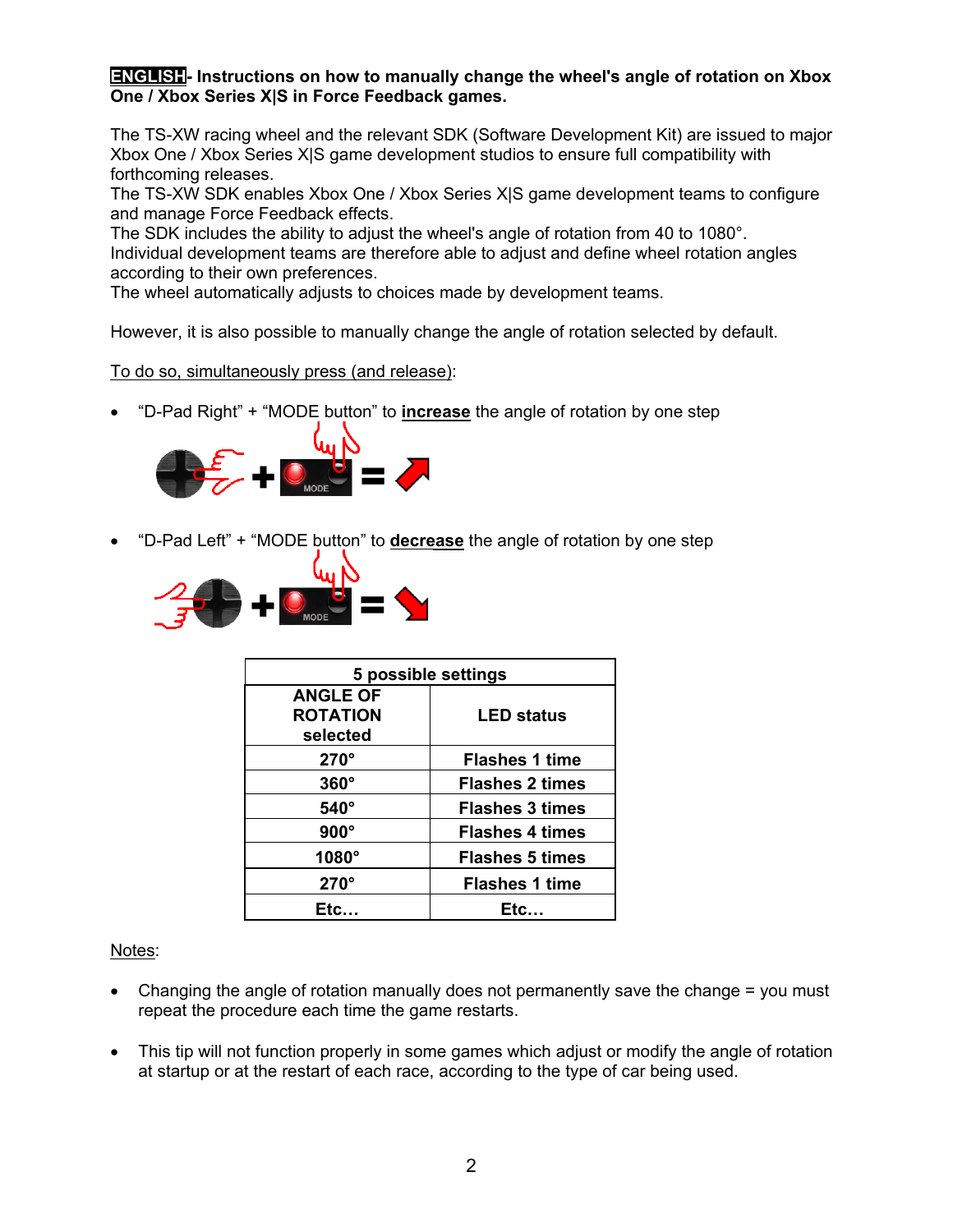#### <span id="page-2-0"></span>**FRANÇAIS- Astuce pour modifier manuellement l'angle de rotation du volant sur Xbox One / Xbox Series X|S dans les jeux Force Feedback.**

Le volant TS-XW ainsi que son SDK (Software Development Kit) sont envoyés aux principaux développeurs de jeux Xbox One / Xbox Series X|S pour assurer une pleine compatibilité dans les jeux à venir.

Les développeurs de jeux sur Xbox One / Xbox Series X|S utilisent le SDK du TS-XW afin de configurer et gérer les effets Force Feedback.

Le SDK inclut la possibilité d'ajuster l'angle de rotation de la roue de 40 à 1080°. Il appartient à chaque développeur d'ajuster et de choisir (selon ses préférences) l'angle de rotation. Le volant s'adapte automatiquement aux choix effectués par le développeur.

Il est cependant possible de modifier manuellement l'angle de rotation choisi par défaut.

#### Pour ce faire, Appuyez simultanément (et relâchez) :

• « D-Pad Droit » + « Bouton MODE » pour augmenter d'un réglage l'angle de rotation



• « D-Pad Gauche » + « Bouton MODE » pour Diminuer d'un réglage l'angle de rotation



| 5 Réglages possibles                         |                        |
|----------------------------------------------|------------------------|
| <b>ANGLE DE</b><br><b>ROTATION</b><br>choisi | Statut de la<br>LED    |
| $270^\circ$                                  | <b>Clignote 1 fois</b> |
| $360^\circ$                                  | <b>Clignote 2 fois</b> |
| $540^\circ$                                  | <b>Clignote 3 fois</b> |
| $900^\circ$                                  | <b>Clignote 4 fois</b> |
| 1080°                                        | <b>Clignote 5 fois</b> |
| $270^\circ$                                  | <b>Clignote 1 fois</b> |
| Etc…                                         | Etc                    |

# Remarques :

- L'angle de rotation modifié manuellement n'est pas sauvegardé définitivement = opération à effectuer après chaque redémarrage du jeu
- Cette astuce ne fonctionne pas correctement dans certains jeux qui au début ou au redémarrage de chaque course ajustent ou modifient l'angle de rotation en fonction de la voiture utilisée.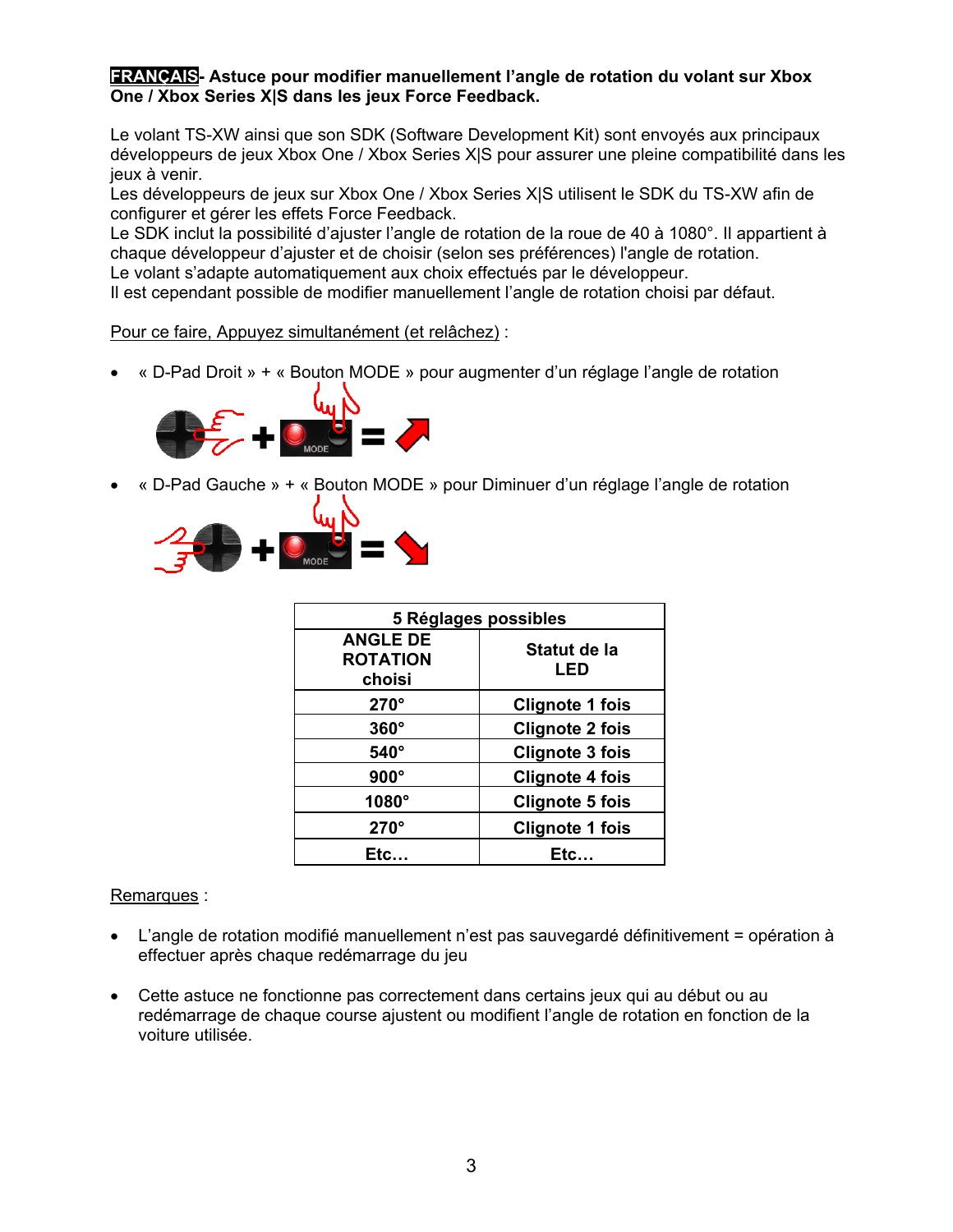# <span id="page-3-0"></span>**DEUTSCH- Tipp für die manuelle Änderung des Rotationswinkels in den Force Feedback-Spielen auf der Xbox One / Xbox Series X|S.**

Der TS-XW Rennlenker und die relevante SDK (Software Development Kit) sind bei den bedeutendsten Xbox One / Xbox Series X|S Spieleentwicklungsstudios bekanntgegeben worden, um volle Kompatibilität mit kommenden Veröffentlichungen zu gewährleisten.

Das TS-XW SDK ermöglicht Xbox One / Xbox Series X|S Spieleentwicklerteams Force Feedback Effekte zu konfigurieren und zu managen.

Das SDK enthält die Möglichkeit den Rotationswinkel des Lenkers von 40 bis 1080° anzupassen. Individuelle Entwicklerteams sind daher in der Lage, die Rotationswinkel des Lenkers nach ihrem eigenen Präferenzen anzupassen und zu definieren. Der Lenker passt sich automatisch der Wahl der Entwicklerteams an.

Es ist jedoch möglich, den Standard-Rotationswinkel manuell zu ändern.

# Drücken Sie hierfür gleichzeitig auf folgende Tasten (und lassen Sie diese wieder los):

"D-Pad Rechts" + "MODE-Taste", um den Rotationswinkel um eine Stufe zu erhöhen.



"D-Pad Links" + "MODE-Taste", um den Rotationswinkel um eine Stufe zu senken.



| 5 mögliche Einstellungen            |                                         |
|-------------------------------------|-----------------------------------------|
| gewählter<br><b>ROTATIONSWINKEL</b> | <b>Status der</b><br><b>LED-Anzeige</b> |
| $270^\circ$                         | <b>Blinkt 1-Mal</b>                     |
| $360^\circ$                         | <b>Blinkt 2-Mal</b>                     |
| $540^\circ$                         | <b>Blinkt 3-Mal</b>                     |
| $900^\circ$                         | <b>Blinkt 4-Mal</b>                     |
| 1080 $^{\circ}$                     | <b>Blinkt 5-Mal</b>                     |
| $270^\circ$                         | <b>Blinkt 1-Mal</b>                     |
| Usw.                                | Usw.                                    |

# Hinweise:

- Der von Hand geänderte Rotationswinkel wird nicht definitiv gespeichert = Vorgang muss nach jedem Neustart des Spiels wiederholt werden.
- Dieser Tipp ist bei einigen Spielen nicht anwendbar, da diese bei Beginn oder dem Neustart eines Rennens den Rotationswinkel je nach gewähltem Fahrzeug anpassen oder ändern.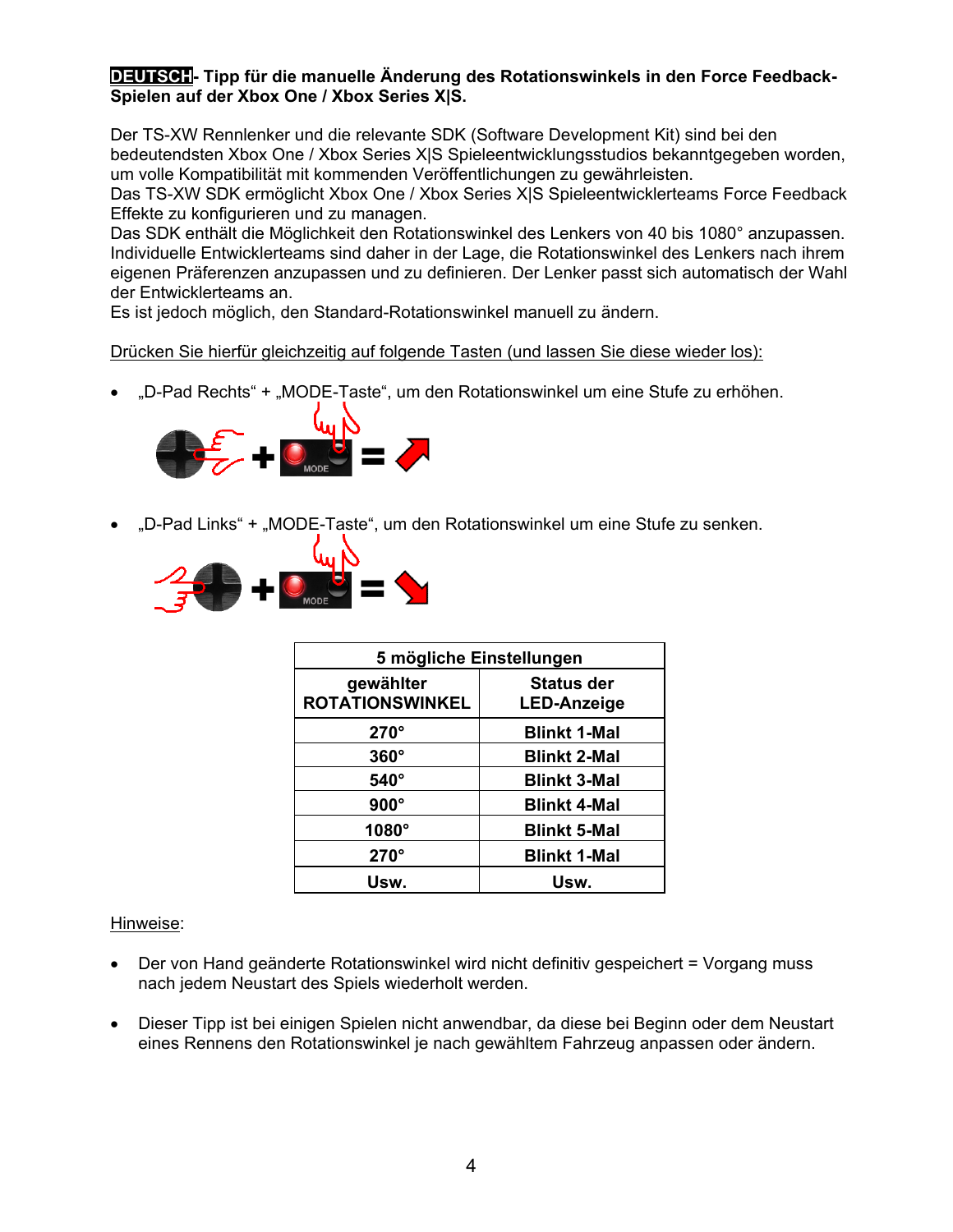# <span id="page-4-0"></span>**NEDERLANDS- Instructies hoe de draaihoek van het stuur handmatig te wijzigen in Force Feedback games op de Xbox One / Xbox Series X|S.**

Belangrijke ontwikkelstudio's van games voor de Xbox One / Xbox Series X|S krijgen van ons de beschikking over het TS-XW-racestuur en de bijbehorende SDK (Software Development Kit) om compatibiliteit met toekomstige releases te garanderen.

Met de TS-XW SDK kunnen developers van Xbox One / Xbox Series X|S-games de Force Feedback-effecten configureren en beheren.

Met de SDK kan de draaihoek van het stuur worden ingesteld tussen 40 en 1080°. Elk ontwikkelteam kan hierdoor de draaihoek van het stuur aanpassen aan en insteIlen op de eigen voorkeur. Het stuur past zich automatisch aan de keuze aan die een ontwikkelteam heeft gemaakt.

Het is echter ook mogelijk de standaard geselecteerde draaihoek handmatig te wijzigen.

Dit doet u door tegelijkertijd de volgende twee knoppen in te drukken en weer los te laten:

• "D-Pad **rechts**" + "MODE-knop" om de draaihoek één stap **groter** te maken



• "D-Pad **links**" + "MODE-knop" om de draaihoek één stap **kleiner** te maken



| 5 mogelijke instellingen   |                   |
|----------------------------|-------------------|
| Geselecteerde<br>draaihoek | <b>LED-status</b> |
| $270^\circ$                | Knippert 1 maal   |
| $360^\circ$                | Knippert 2 maal   |
| $540^\circ$                | Knippert 3 maal   |
| $900^\circ$                | Knippert 4 maal   |
| $1080^\circ$               | Knippert 5 maal   |
| $270^\circ$                | Knippert 1 maal   |
| Etc.                       | Etc.              |

#### Opmerkingen:

- Het handmatig wijzigen van de draaihoek is slechts tijdelijk. U moet deze procedure herhalen telkens als de game opnieuw wordt gestart.
- Er zijn games waarin de hierboven beschreven truc niet werkt. Deze game bijvoorbeeld stelt de daarihoek in bij het opstarten en herstarten van de game, op basis van het type auto dat wordt gebruikt.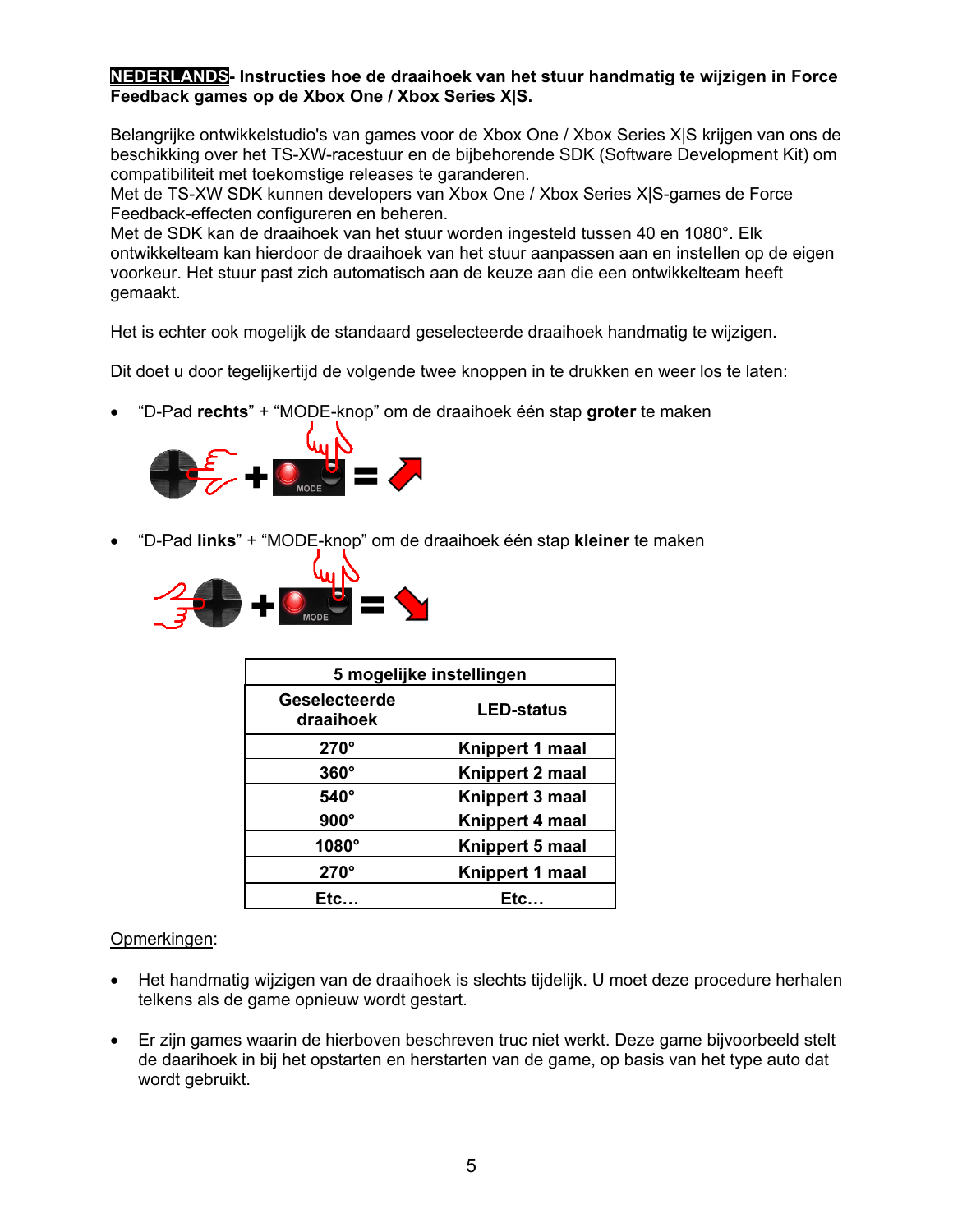### <span id="page-5-0"></span>**ITALIANO- Istruzioni per modificare manualmente l'angolo di rotazione del volante su Xbox One / Xbox Series X|S nei giochi Force Feedback.**

Il volante TS-XW e il relativo SDK (Software Development Kit) sono stati recapitati ai principali sviluppatori di giochi per Xbox One / Xbox Series X|S, al fine di assicurare una totale compatibilità con i titoli a venire.

Gli sviluppatori di giochi per Xbox One / Xbox Series X|S utilizzano l'SDK del TS-XW per configurare e gestire gli effetti Force Feedback.

L'SDK include la possibilità di regolare l'angolo di rotazione del volante da 40 a 1080°. Ogni team di sviluppatori è pertanto in grado di regolare e definire gli angoli di rotazione del volante in base alle proprie preferenze. Il volante si adatta automaticamente alle scelte fatte dagli sviluppatori.

Tuttavia, è comunque possibile modificare manualmente l'angolo di rotazione selezionato per default.

Per far questo, premi (e rilascia) simultaneamente:

• "D-Pad Destra" + "pulsante MODE" per **aumentare** l'angolo di rotazione di un livello



• "D-Pad Sinistra" + "pulsante MODE" per **ridurre** l'angolo di rotazione di un livello



| 5 impostazioni disponibili |                      |
|----------------------------|----------------------|
| <b>ANGOLO DI</b>           |                      |
| <b>ROTAZIONE</b>           | <b>Stato del LED</b> |
| selezionato                |                      |
| $270^\circ$                | Lampeggia 1 volta    |
| $360^\circ$                | Lampeggia 2 volte    |
| 540°                       | Lampeggia 3 volte    |
| $900^\circ$                | Lampeggia 4 volte    |
| 1080°                      | Lampeggia 5 volte    |
| $270^\circ$                | Lampeggia 1 volta    |
| Ecc                        | Ecc                  |

Note:

- La modifica manuale dell'angolo di rotazione non viene memorizzata in maniera permanente = dovrai ripetere la procedura ogniqualvolta verrà riavviato il gioco.
- Questa procedura non funziona correttamente in alcuni di quei giochi nei quali possibile regolare o modificare l'angolo di rotazione in avvio o alla partenza di ogni singola gara, in base al tipo di macchina utilizzata.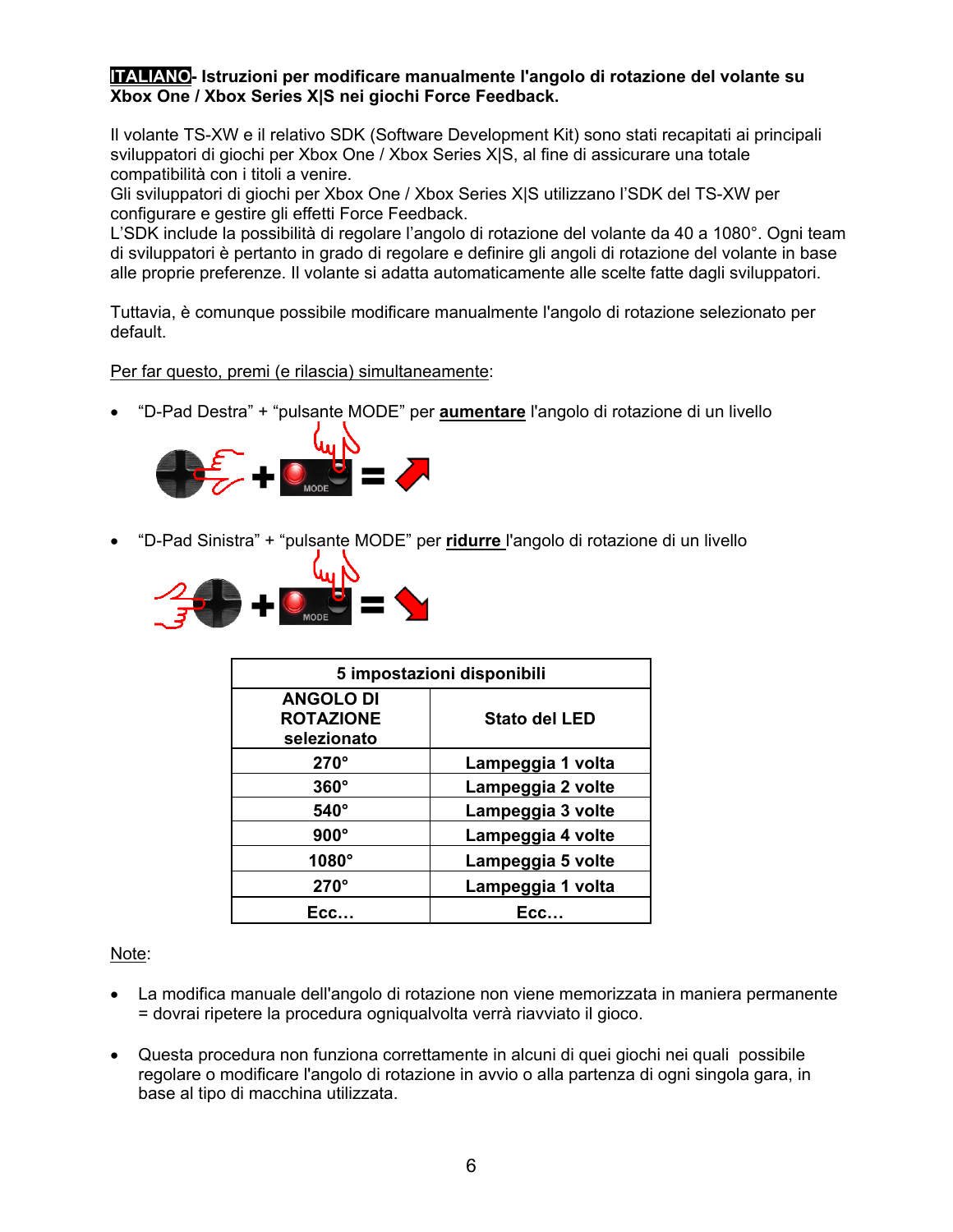### <span id="page-6-0"></span>**ESPAÑOL- Instrucciones para cambiar manualmente el ángulo de rotación del volante en Xbox One / Xbox Series X|S en juegos con Force Feedback.**

El volante TS-XW y su SDK (Software Development Kit, kit de desarrollo de software) se envían a los principales desarrolladores de juegos para Xbox One / Xbox Series X|S para garantizar una compatibilidad total con los juegos futuros.

Los desarrolladores de juegos para Xbox One / Xbox Series X|S utilizan el SDK del TS-XW para configurar y gestionar los efectos Force Feedback.

El SDK incluye la posibilidad de ajustar el ángulo de rotación del volante de 40 a 1080°. Cada desarrollador es responsable de ajustar y elegir (según sus preferencias) el ángulo de rotación. El volante se adapta automáticamente a la elección realizada por el desarrollador.

No obstante, también se puede cambiar manualmente el ángulo de rotación seleccionado de forma predeterminada.

Para hacerlo, pulsa (y suelta) simultáneamente:

• "D-Pad derecha" + "botón MODE" para **aumentar** el ángulo de rotación en un paso



• "D-Pad izquierda" + "botón MODE" para **disminuir** el ángulo de rotación en un paso



| 5 ajustes posibles |                       |
|--------------------|-----------------------|
| <b>ÁNGULO DE</b>   |                       |
| <b>ROTACIÓN</b>    | <b>Estado del LED</b> |
| seleccionado       |                       |
| $270^\circ$        | Parpadea 1 vez        |
| $360^\circ$        | Parpadea 2 veces      |
| 540°               | Parpadea 3 veces      |
| $900^\circ$        | Parpadea 4 veces      |
| 1080 $^{\circ}$    | Parpadea 5 veces      |
| $270^\circ$        | Parpadea 1 vez        |
| Etc.               | Etc.                  |

Notas:

- Si se cambia manualmente el ángulo de rotación, el cambio no se guarda de forma permanente = debes repetir el procedimiento cada vez que reinicies el juego.
- Este consejo no funcionará correctamente en algunos juegos que ajustan o modifican el ángulo de rotación al arrancar o al reiniciar cada carrera según el tipo de coche que se utilice.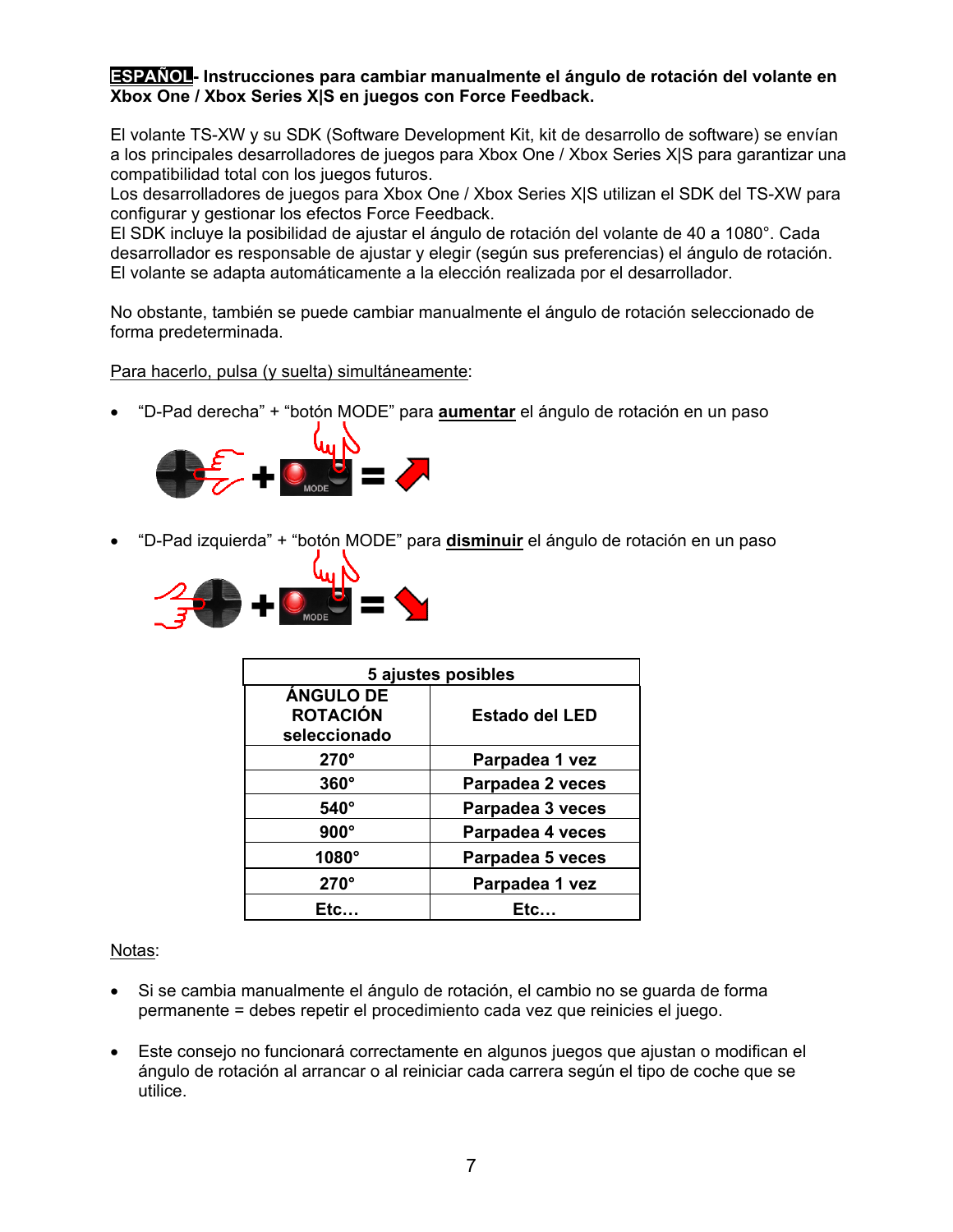### <span id="page-7-0"></span>**PORTUGUÊS- Instruções para alterar manualmente o ângulo de rotação do volante em jogos Force Feedback para a Xbox One / Xbox Series X|S**

O volante TS-XW e o SDK (Software Development Kit) relevante são enviados aos principais estúdios de desenvolvimento de jogos para a Xbox One / Xbox Series X|S a fim de garantir total compatibilidade com os lançamentos futuros.

O SDK do TS-XW possibilita às equipas de desenvolvimento de jogos para a Xbox One / Xbox Series X|S configurar e gerir os efeitos de força reactiva (Force Feedback).

O SDK inclui a capacidade de ajustar o ângulo de rotação do volante de 40 até 1080°. Por conseguinte, cada equipa de desenvolvimento pode ajustar e definir ângulos de rotação do volante em função das suas próprias preferências. O volante ajusta-se automaticamente às escolhas feitas pelas equipas de desenvolvimento.

No entanto, também é possível alterar manualmente o ângulo de rotação selecionado por predefinição.

# Para tal, prima (e solte) em simultâneo:

• "D-Pad Direito" + "Botão MODE" para **aumentar** o ângulo de rotação um passo



• "D-Pad Esquerdo" + "Botão MODE" para **diminuir** o ângulo de rotação um passo



| 5 definições possíveis           |                      |
|----------------------------------|----------------------|
| ÂNGULO DE ROTAÇÃO<br>selecionado | <b>Estado do LED</b> |
| $270^\circ$                      | Pisca 1 yez          |
| $360^\circ$                      | Pisca 2 vezes        |
| $540^\circ$                      | Pisca 3 yezes        |
| $900^\circ$                      | Pisca 4 vezes        |
| $1080^\circ$                     | Pisca 5 vezes        |
| $270^\circ$                      | Pisca 1 vez          |
| Etc.                             | Etc.                 |

# Notas:

- A alteração manual do ângulo de rotação não guarda permanentemente a alteração efetuada = tem de repetir o procedimento cada vez que o jogo recomeça.
- Esta sugestão não funcionará corretamente em alguns jogos que ajustam ou modificam o ângulo de rotação no arranque ou no reinício de cada corrida, de acordo com o tipo de automóvel utilizado.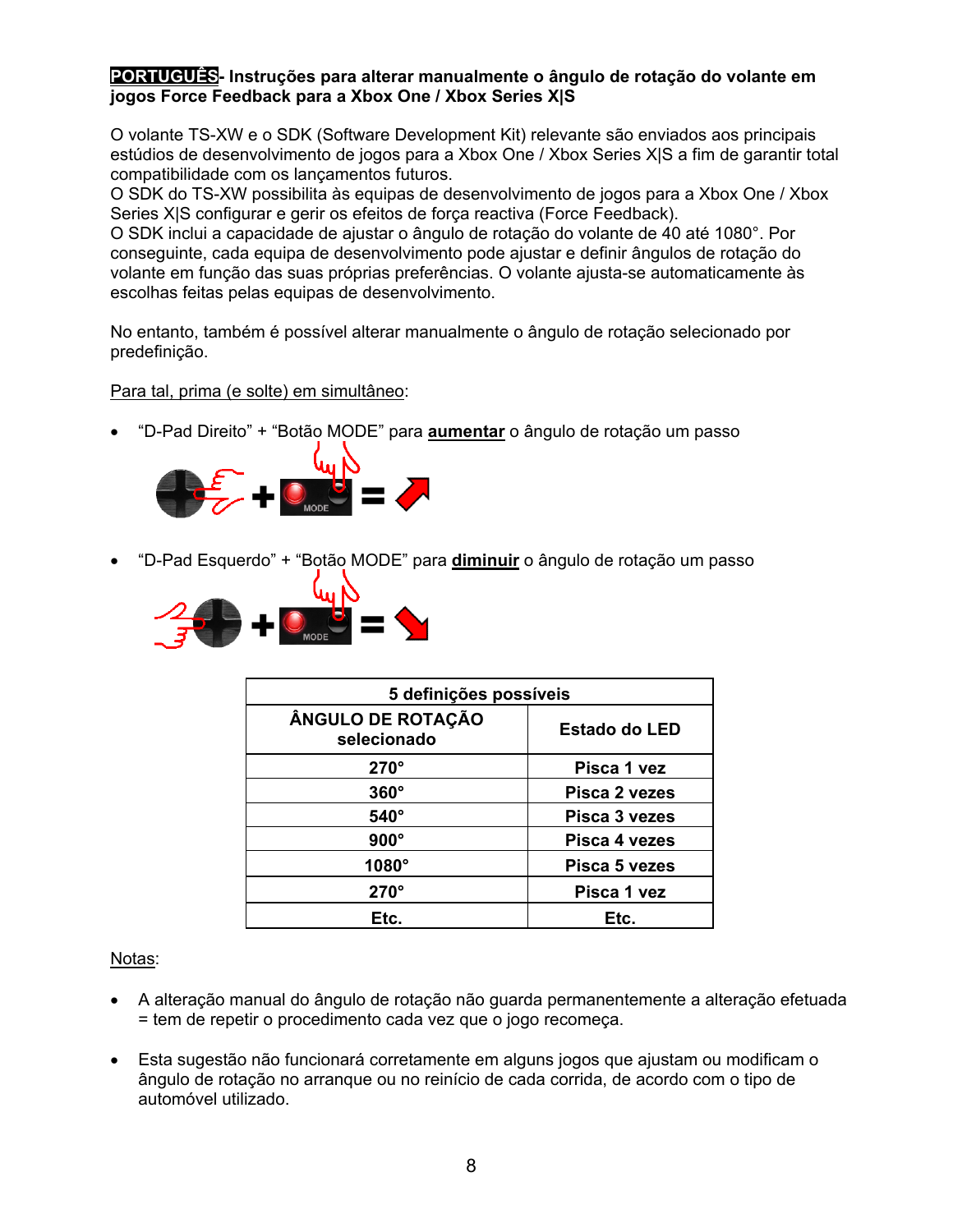#### <span id="page-8-0"></span>**РУССКИЙ - Инструкция по изменению вручную угла поворота руля в играх с поддержкой силовой обратной связи на Xbox One / Xbox Series X|S.**

Вместе с гоночной рулевой системой TS-XW ведущим студиям-разработчикам игр для Xbox One / Xbox Series X|S предоставлен соответствующий пакет разработчика ПК (SDK), который позволит обеспечить полную совместимость будущих игр с рулевой системой. Пакет TS-XW SDK позволяет разработчикам игр для Xbox One / Xbox Series X|S конфигурировать и управлять эффектами силовой обратной связи.

Пакет разработчика поддерживает регулировку угла поворота рулевого колеса от 40 до 1080°. Как следствие, каждая студия-разработчик сможет регулировать и настраивать угол поворота руля по желанию. Руль автоматически настраивается в соответствии с выбором разработчика.

Тем не менее, выбранный по умолчанию угол поворота можно также изменить вручную.

#### Для этого следует одновременно нажать (и отпустить) следующие кнопки:

• правая кнопка D-Pad + кнопка MODE для **увеличения** угла поворота на один шаг;



• левая кнопка D-Pad + кнопка MODE для **уменьшения** угла поворота на один шаг.



| 5 возможных настроек              |                         |  |
|-----------------------------------|-------------------------|--|
| Выбранный УГОЛ<br><b>ПОВОРОТА</b> | Состояние<br>индикатора |  |
| $270^\circ$                       | Мигает 1 раз            |  |
| $360^\circ$                       | Мигает 2 раза           |  |
| $540^\circ$                       | Мигает 3 раза           |  |
| $900^\circ$                       | Мигает 4 раза           |  |
| 1080°                             | Мигает 5 раз            |  |
| $270^\circ$                       | Мигает 1 раз            |  |
| и т.д.                            | и т.д.                  |  |

#### Примечания.

- При изменении угла поворота вручную настройки не сохраняются навсегда эту процедуру следует повторять при каждом перезапуске игры.
- В некоторых играх, в которых угол поворота регулируется или изменяется при запуске или перезапуске каждой гонки, в соответствии с используемым типом автомобиля, эти рекомендации не принесут должного результата.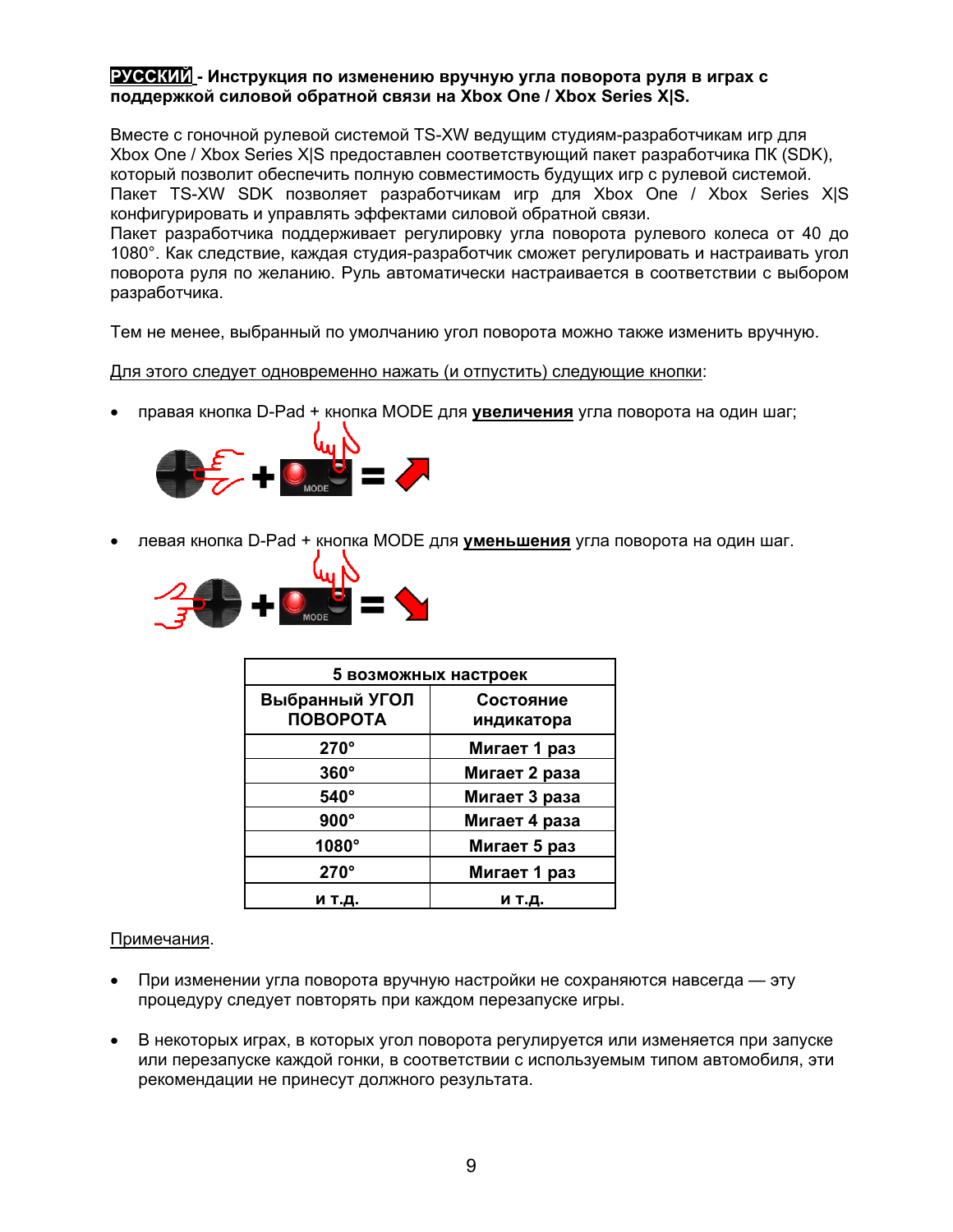### <span id="page-9-0"></span>**ΕΛΛΗΝΙΚΑ- Οδηγίες σχετικά με την αλλαγή της γωνίας περιστροφής του τιμονιού με μη αυτόματο τρόπο σε παιχνίδια με λειτουργία Force Feedback για το Xbox One / Xbox Series X|S.**

Η τιμονιέρα TS-XW και το σχετικό Κιτ Ανάπτυξης Λογισμικού (SDK) δημιουργούνται σε πολύ μεγάλα στούντιο ανάπτυξης παιχνιδιών για το Xbox One / Xbox Series X|S ώστε να διασφαλιστεί η πλήρης συμβατότητα με μελλοντικές εκδόσεις.

Το Κιτ Ανάπτυξης Λογισμικού (SDK) για το παιχνίδι TS-XW δίνει τη δυνατότητα στις ομάδες ανάπτυξης παιχνιδιών για το Xbox One / Xbox Series X|S να διαμορφώσουν και να διαχειριστούν τα εφέ της λειτουργίας Force Feedback.

Το SDK περιλαμβάνει τη δυνατότητα προσαρμογής της γωνίας περιστροφής από 40 σε 1080°. Επομένως, οι ομάδες ατομικής ανάπτυξης έχουν τη δυνατότητα να προσαρμόσουν και να ορίσουν τις γωνίες περιστροφής του τιμονιού σύμφωνα με την προσωπική τους προτίμηση. Το τιμόνι προσαρμόζεται αυτόματα σε επιλογές που έχουν πραγματοποιηθεί από ομάδες ανάπτυξης.

Ωστόσο, μπορείτε επίσης να αλλάξετε με μη αυτόματο τρόπο τη γωνία περιστροφής που είναι επιλεγμένη από προεπιλογή.

Για να το πετύχετε αυτό, πατήστε ταυτόχρονα (και ελευθερώστε):

• «Δεξιά κατεύθυνση του σταυρού κατευθύνσεων» + «κουμπί MODE» (κουμπί ΛΕΙΤΟΥΡΓΙΑ) για να **αυξήσετε** τη γωνία περιστροφής κατά ένα βήμα



• «Αριστερή κατεύθυνση του σταυρού κατευθύνσεων» + «κουμπί MODE» (κουμπί ΛΕΙΤΟΥΡΓΙΑ) για να **μειώσετε** τη γωνία περιστροφής κατά ένα βήμα



| 5 πιθανές ρυθμίσεις             |                                      |
|---------------------------------|--------------------------------------|
| Επιλεγμένη ΓΩΝΙΑ<br>ΠΕΡΙΣΤΡΟΦΗΣ | Κατάσταση ενδεικτικής λυχνίας<br>LED |
| $270^\circ$                     | Αναβοσβήνει 1 φορά                   |
| $360^\circ$                     | Αναβοσβήνει 2 φορές                  |
| $540^\circ$                     | Αναβοσβήνει 3 φορές                  |
| $900^\circ$                     | Αναβοσβήνει 4 φορές                  |
| 1080°                           | Αναβοσβήνει 5 φορές                  |
| $270^\circ$                     | Αναβοσβήνει 1 φορά                   |
| к.λπ.                           | к.λπ.                                |

Σημειώσεις:

- Η αλλαγή της γωνίας περιστροφής με μη αυτόματο τρόπο δεν αποθηκεύει μόνιμα την αλλαγή = πρέπει να επαναλαμβάνετε τη διαδικασία κάθε φορά που πραγματοποιείται έναρξη του παιχνιδιού.
- Αυτή η συμβουλή δεν λειτουργεί σωστά σε μερικά παιχνίδια, το οποίο ρυθμίζει ή τροποποιεί τη γωνία περιστροφής κατά την έναρξη ή την επανέναρξη κάθε αγώνα ταχύτητας, ανάλογα με τον τύπο του αυτοκινήτου που χρησιμοποιείται.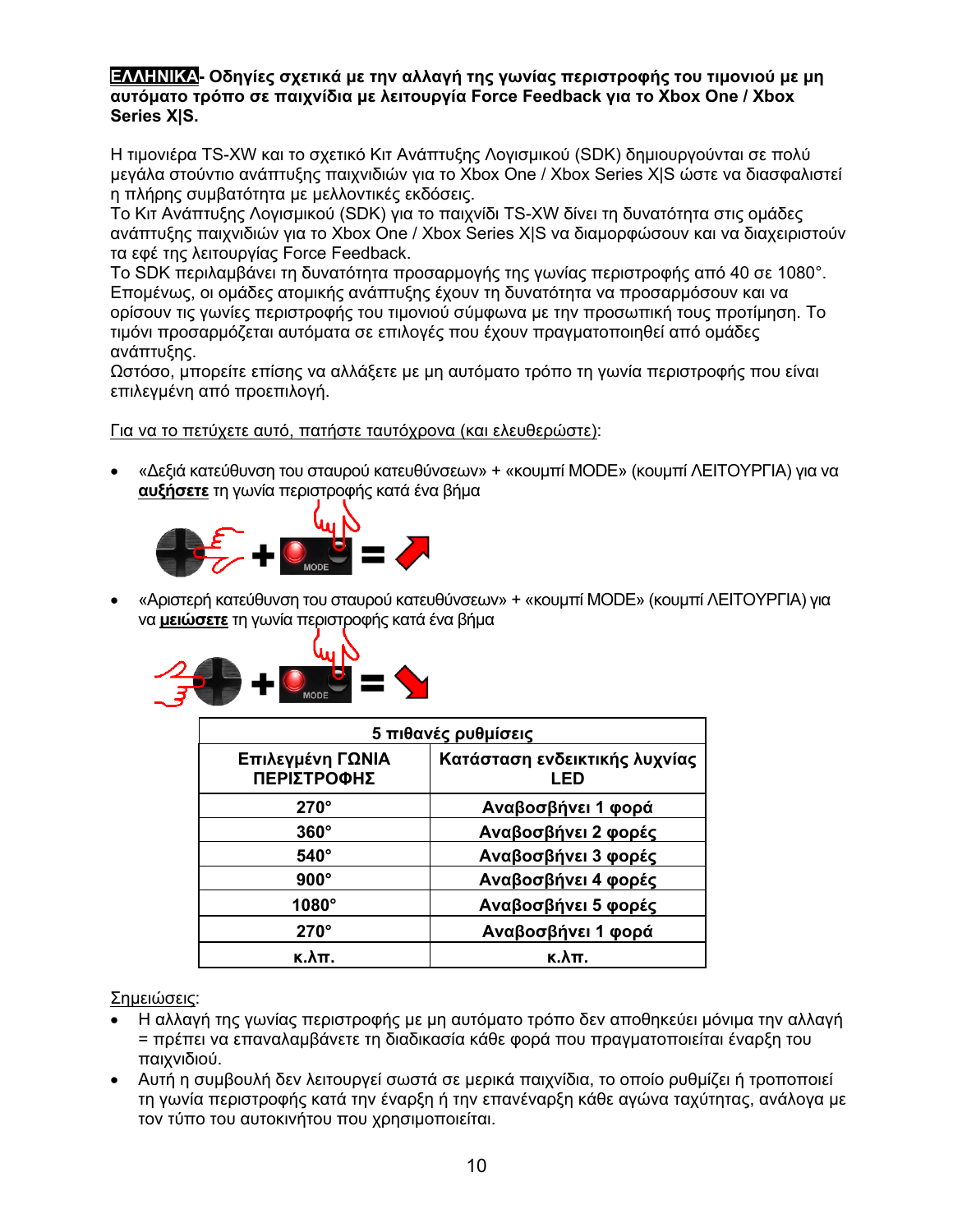### <span id="page-10-0"></span>**TÜRKÇE- PlayStation®3'/PlayStation®4' de Force Feedback oyunlarında direksiyon dönüş açısını manuel olarak değiştirme talimatları.**

Çıkacak sürümlerle tam uyumluluk sağlamak için TS-XW yarış direksiyonu ve ilgili SDK (Yazılım Geliştirme Seti) büyük Xbox One / Xbox Series X|S oyun geliştirme stüdyolarına dağıtılmıştır. TS-XW SDK, Xbox One / Xbox Series X|S oyun geliştirme takımlarının Güç Geri Beslemesi (Force Feedback) efektlerini ayarlamalarını ve yönetmelerini sağlar.

SDK, direksiyon dönüş açısını 40 ile 1080° arasında ayarlayabilir. Bu nedenle münferit geliştirme takımları kendi tercihlerine göre direksiyon dönüş açılarını ayarlayabilir ve tanımlayabilirler. Direksiyon otomatik olarak geliştirme takımlarının yaptığı tercihlere ayarlanır.

Bununla birlikte varsayılan olarak seçilen dönüş açısını manuel olarak değiştirmek de mümkündür.

Bunun için şu tuşlara aynı anda basın (ve bırakın):

• Dönüş açısını bir adım **artırmak** için "D-Ped Sağ" + "MODE düğmesi"



• Dönüş açısını bir adım **azaltmak** için "D-Ped Sol" + "MODE düğmesi"



| 5 olası ayar       |                   |
|--------------------|-------------------|
| Seçili DÖNÜŞ AÇISI | <b>LED durumu</b> |
| $270^\circ$        | 1 kez yanıp söner |
| $360^\circ$        | 2 kez yanıp söner |
| $540^\circ$        | 3 kez yanıp söner |
| $900^\circ$        | 4 kez yanıp söner |
| $1080^\circ$       | 5 kez yanıp söner |
| $270^\circ$        | 1 kez yanıp söner |
| Vh…                | Vb                |

# Notlar:

- Dönüş açısının manuel olarak değiştirilmesi değişikliği kalıcı olarak kaydetmez = oyun her yeniden başlatıldığında prosedür tekrarlanmalıdır.
- Bu ipucu, kullanılan araba tipine göre başlangıç aşamasında veya her yarış yeniden başlarken dönüş açısını ayarlayan veya değiştiren bazı oyunlarda düzgün çalışmaz.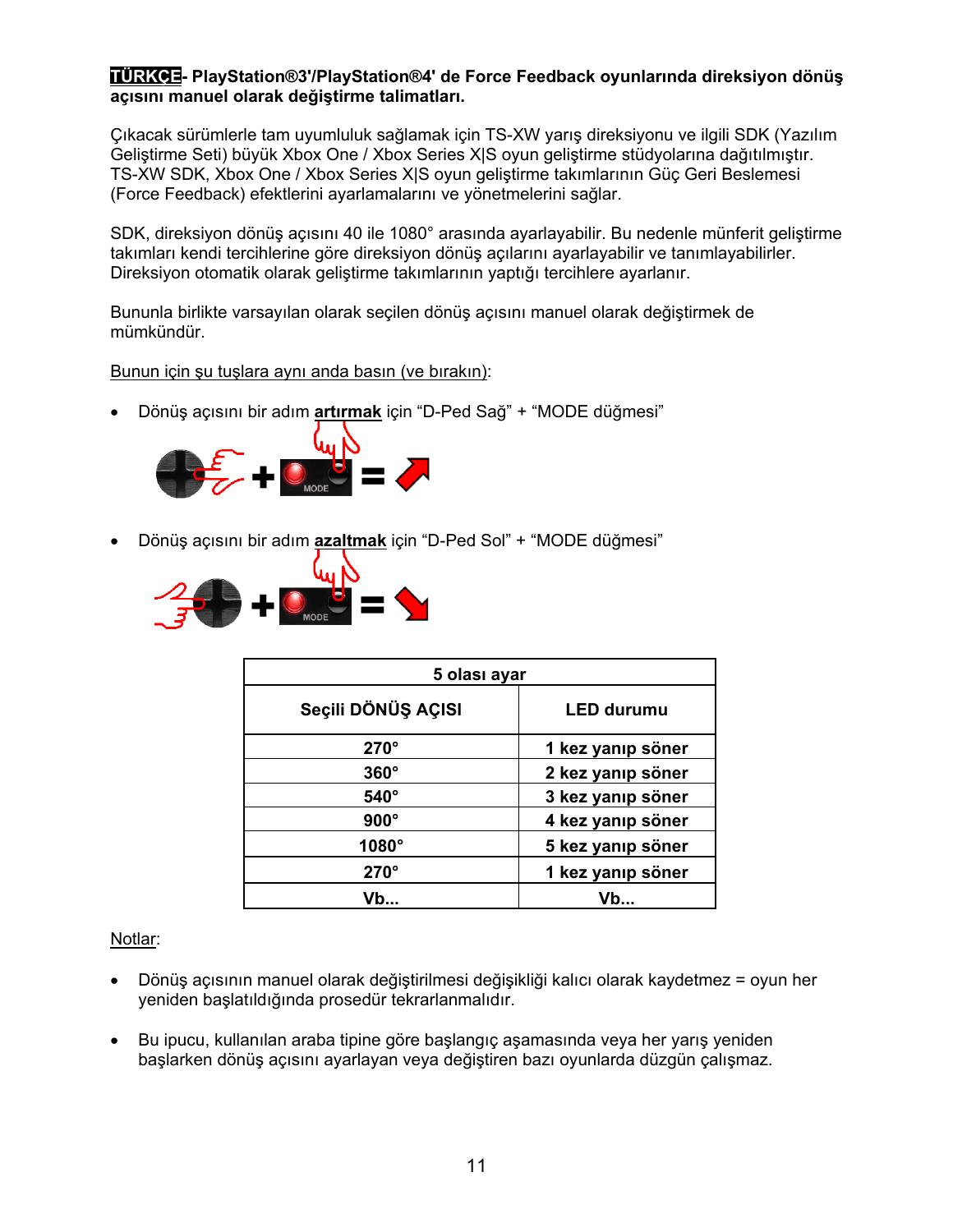# <span id="page-11-0"></span>日本語 - Xbox One / Xbox Series X|S 版の Force Feedback 対応ゲームで、ステアリングホイールの回転角を手動で変更する方法。

TS-XW ステアリングホイールおよび当該 SDK (ソフトウェア開発キット) は、主要な Xbox One / Xbox Series X|S 開発メーカーが、今後リリースされるゲーム製品に対 し、同ステアリングホイールとの完全な互換性を確保できるようにすることを目的に提供されます。 Xbox One / Xbox Series X|S のゲーム開発チームは TS-XW SDK を使うことで、 ステアリングホイールのフォースフィードバック効果の設定および管理を行えます。

SDK は、ステアリングホイールの回転角を 40°から1080°の間で調整する 機能を持っています。これにより、ゲーム開発チームはステアリングホイールの回転角を、ゲームに合わ せた最適な値に調整できます。ステアリングホイールは、開発チームによって設定された回転角に、自 動的に調整されます。

ただし、デフォルトの回転角は手動で変更することも可能です。

それには、以下のボタンを同時に押してから離します:

*"*方向パッドの右" + "MODE ボタン"(回転角が 1 **段階アップ**します)



• "方向パッドの左" + "MODE ボタン"(回転角が <mark>1 段階ダウン</mark>します)



| 5つのセッティングが可能 |         |
|--------------|---------|
| 選択した回転角      | LED の状態 |
| $270^\circ$  | 1回点滅    |
| $360^\circ$  | 2回点滅    |
| $540^\circ$  | 3回点滅    |
| $900^\circ$  | 4回点滅    |
| 1080°        | 5回点滅    |
| $270^\circ$  | 1回点滅    |
| など…          | など…     |

注意:

- 回転角を手動で変更しても、変更内容は恒久的には保存されません = ゲームを起動するたびに、同様の手順を行う必要があります。
- この手順は、のように、レースのスタート時にマシンのタイプに合わせて回転角を調節・変更するゲ ームでは正しく機能しませんのでご注意ください。